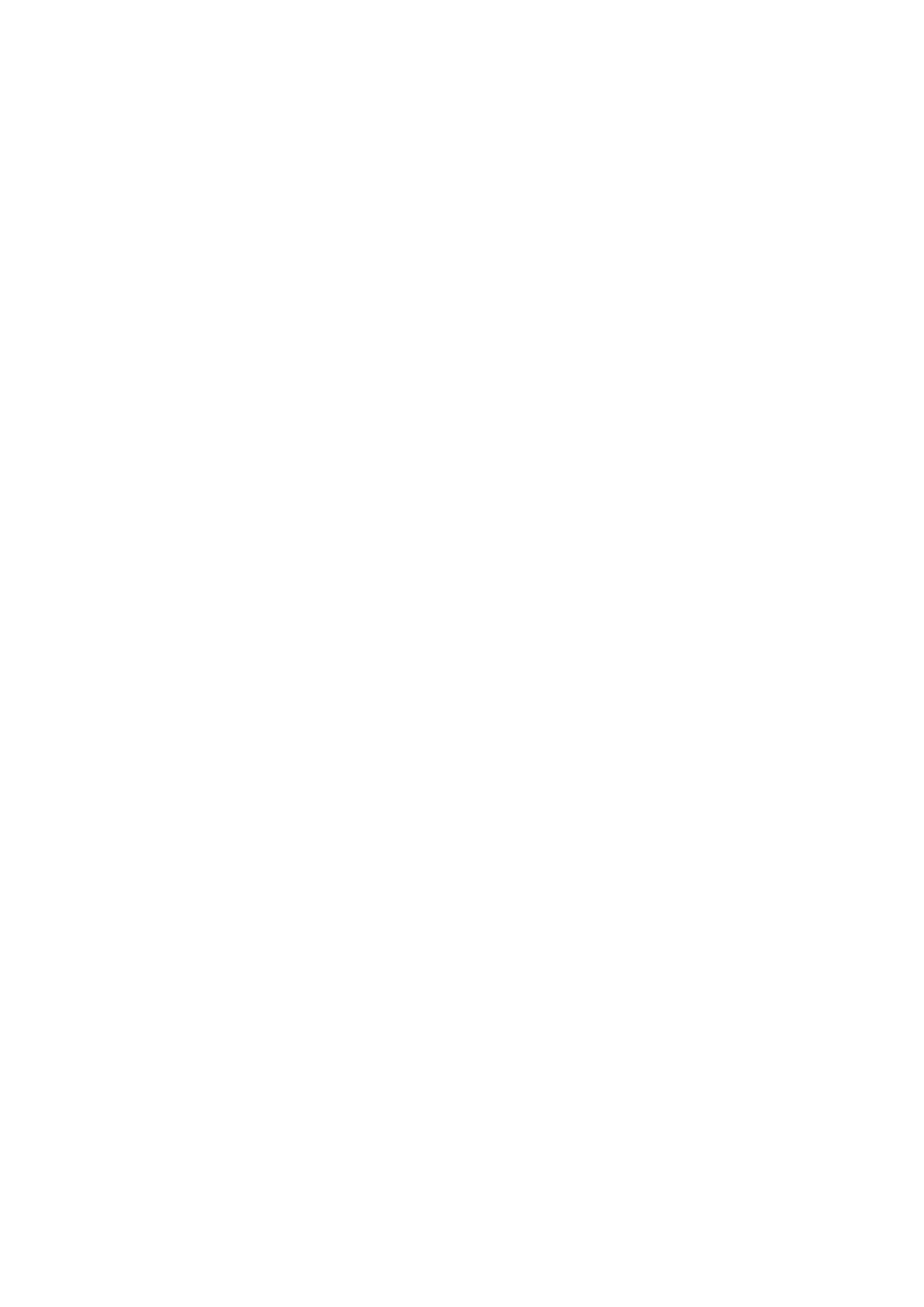|          |                        |                    |                  | Estimated effective doses to evacuated adults in the first year after the accident (mSv) |       |                  |        |                |                |  |  |
|----------|------------------------|--------------------|------------------|------------------------------------------------------------------------------------------|-------|------------------|--------|----------------|----------------|--|--|
| Location | Evacuation<br>scenario | <b>Destination</b> | Evacuation (mSv) | Destination $(mSv)$                                                                      |       | Total dose (mSv) |        | Projected      | Averted        |  |  |
|          |                        |                    | Mean             | Mean                                                                                     | Mean  | 5%ile            | 95%ile | (mSv)          | (mGy)          |  |  |
| Futaba   | 01(FT1)                | Saitama City       | 0.27             | 0.084                                                                                    | 0.35  | 0.093            | 1.1    | 43             | 43             |  |  |
| Futaba   | 02(FT2)                | Ibaraki Prefecture | 0.50             | 0.29                                                                                     | 0.79  | 0.25             | 2.0    | 43             | 43             |  |  |
| Futaba   | 03(FT3)                | Ibaraki Prefecture | 0.29             | 0.29                                                                                     | 0.58  | 0.22             | 1.4    | 43             | 43             |  |  |
| Futaba   | 04(FT4)                | Koriyama City      | 0.55             | 1.9                                                                                      | 2.5   | 1.3              | 4.3    | 43             | 41             |  |  |
| Futaba   | 05(FT5)                | Tochigi Prefecture | 0.078            | 0.53                                                                                     | 0.61  | 0.33             | 1.0    | 43             | 43             |  |  |
| Kawauchi | 06(TM1)                | Niigata City       | 0.041            | 0.005                                                                                    | 0.046 | 0.027            | 0.072  | $\overline{2}$ | $\overline{2}$ |  |  |
| Tomioka  | 07(TM2)                | Chiba City         | 0.24             | 0.25                                                                                     | 0.50  | 0.21             | 1.1    | 18             | 17             |  |  |
| Tomioka  | 08(TM3)                | Chiba City         | 0.13             | 0.25                                                                                     | 0.38  | 0.20             | 0.67   | 18             | 17             |  |  |
| Tomioka  | 09(TM4)                | Iwaki City         | 0.39             | 0.39                                                                                     | 0.77  | 0.31             | 1.8    | 18             | 17             |  |  |
| Naraha   | 10(NR1)                | Nasushiobara City  | 0.14             | 0.64                                                                                     | 0.78  | 0.42             | 1.3    | $\mathfrak{Z}$ | 2              |  |  |
| Naraha   | 11(NR2)                | Chiba City         | 0.21             | 0.25                                                                                     | 0.47  | 0.21             | 0.97   | $\mathfrak{Z}$ | $\overline{2}$ |  |  |
| Naraha   | 12(NR3)                | Iwaki City         | 0.39             | 0.39                                                                                     | 0.77  | 0.30             | 1.8    | $\mathfrak{Z}$ | $\overline{c}$ |  |  |
| Naraha   | 13(NR4)                | Tochigi Prefecture | 0.069            | 0.53                                                                                     | 0.60  | 0.32             | 1.0    | 3              | $\overline{2}$ |  |  |
| Naraha   | 14(NR5)                | Iwaki City         | 0.27             | 0.39                                                                                     | 0.66  | 0.29             | 1.4    | 3              | 2              |  |  |
| Okuma    | 15(OK1)                | Aizuwakamatsu City | 0.32             | 0.33                                                                                     | 0.65  | 0.25             | 1.5    | 37             | 37             |  |  |
| Okuma    | 16(OK2)                | Tamura City        | 0.34             | 0.46                                                                                     | 0.80  | 0.34             | 1.7    | 37             | 37             |  |  |
| Futaba   | 17(OK3)                | Shinjuku Ward      | 0.23             | 0.10                                                                                     | 0.33  | 0.11             | 0.86   | 43             | 43             |  |  |
| Tamura   | 18(OK4)                | Tamura City        | 0.71             | 0.46                                                                                     | 1.2   | 0.37             | 3.2    | $\mathbf{1}$   | $\overline{a}$ |  |  |
| Odaka    | 19(OK5)                | Nasushiobara City  | 0.30             | 0.64                                                                                     | 0.94  | 0.46             | 1.7    | $\overline{2}$ | $\mathbf{1}$   |  |  |
| Namie    | 20(NM1)                | Shinjuku Ward      | 0.15             | 0.10                                                                                     | 0.25  | 0.10             | 0.57   | 16             | 16             |  |  |
| Namie    | 21(NM2)                | Soma City          | 0.44             | 0.69                                                                                     | 1.1   | 0.50             | 2.3    | 16             | 15             |  |  |

#### **Table A-18.1. Estimated effective doses to adults in the first year after the accident who were evacuated from locations in Fukushima Prefecture, including doses received before and during the evacuation and at the evacuation destination**

 $\alpha$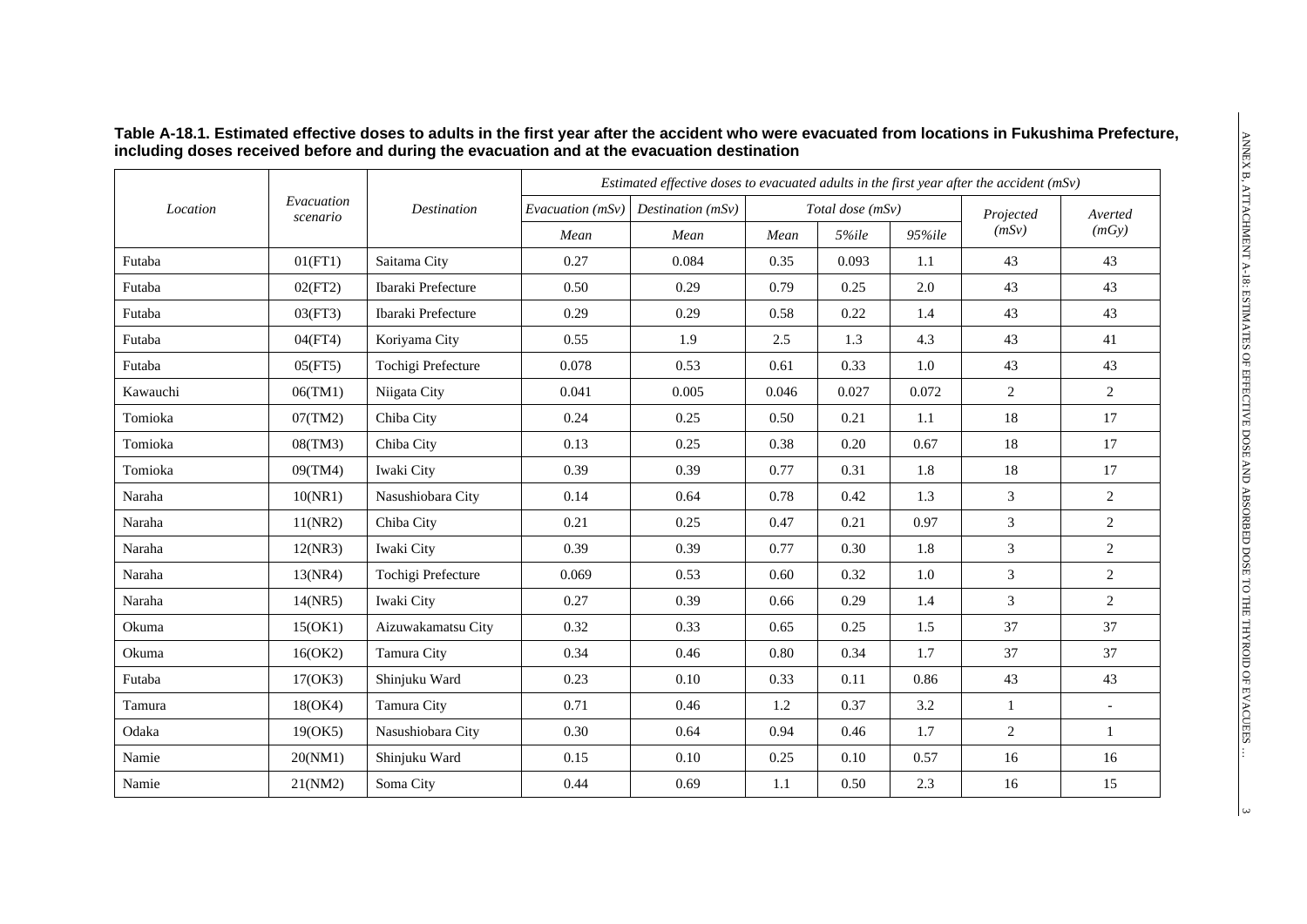|                         |                        |                    | Estimated effective doses to evacuated adults in the first year after the accident (mSv) |                     |      |                    |        |                |                |  |
|-------------------------|------------------------|--------------------|------------------------------------------------------------------------------------------|---------------------|------|--------------------|--------|----------------|----------------|--|
| Location                | Evacuation<br>scenario | <b>Destination</b> | Evacuation $(mSv)$                                                                       | Destination $(mSv)$ |      | Total dose $(mSv)$ |        | Projected      | Averted        |  |
|                         |                        |                    | Mean                                                                                     | Mean                | Mean | 5%ile              | 95%ile | (mSv)          | (mGy)          |  |
| Namie                   | 22(NM3)                | Koriyama City      | 0.34                                                                                     | 1.9                 | 2.3  | 1.2                | 3.8    | 16             | 14             |  |
| Tsushima                | 23(NM4)                | Nihonmatsu City    | 0.85                                                                                     | 2.3                 | 3.1  | 1.6                | 5.7    | 16             | 13             |  |
| Namie                   | 24(NM5)                | Yonezawa City      | 0.31                                                                                     | 0.058               | 0.37 | 0.068              | 1.3    | 16             | 16             |  |
| <b>Iitate</b>           | 25(IT1)                | Koriyama City      | 0.64                                                                                     | 1.9                 | 2.6  | 1.3                | 4.5    | 12             | 10             |  |
| <b>I</b> itate          | 26(1T2)                | Aizu district      | 0.083                                                                                    | 0.33                | 0.41 | 0.22               | 0.68   | 12             | 12             |  |
| <b>Iitate</b>           | 27(1T3)                | Saitama City       | 0.28                                                                                     | 0.084               | 0.36 | 0.12               | 0.99   | 12             | 12             |  |
| <b>Iitate</b>           | 28(1T4)                | Iitate Village     | 3.6                                                                                      | 1.9                 | 5.5  | 3.0                | 9.1    | 12             | $\tau$         |  |
| Odaka                   | 29(OD1)                | Shinjuku Ward      | 1.0                                                                                      | 0.10                | 1.1  | 0.18               | 3.9    | 2              | $\mathbf{1}$   |  |
| Odaka                   | 30(OD2)                | Tsuruoka City      | 0.027                                                                                    | 0.078               | 0.11 | 0.056              | 0.18   | $\overline{2}$ | 2              |  |
| Haramachi               | 31(OD3)                | Yokohama City      | 0.17                                                                                     | 0.054               | 0.22 | 0.074              | 0.58   | 2              | $\overline{c}$ |  |
| Odaka                   | 32(OD4)                | Shinjuku Ward      | 0.61                                                                                     | 0.10                | 0.72 | 0.15               | 2.3    | 2              | $\mathbf{1}$   |  |
| Odaka                   | 33(OD5)                | Saitama City       | 0.43                                                                                     | 0.084               | 0.52 | 0.12               | 1.6    | 2              | $\overline{2}$ |  |
| Haramachi               | 34(HK1)                | Yokohama City      | 0.26                                                                                     | 0.054               | 0.31 | 0.085              | 0.91   | 2              | 2              |  |
| <b>Iitate</b>           | 35(HK2)                | Yamagata City      | 0.13                                                                                     | 0.078               | 0.21 | 0.10               | 0.44   | 12             | 12             |  |
| Kashima                 | 36(HK3)                | Yokohama City      | 0.54                                                                                     | 0.52                | 1.1  | 0.42               | 2.4    | $\overline{2}$ | 1              |  |
| Haramachi               | 37(HK4)                | Soma City          | 0.55                                                                                     | 0.69                | 1.2  | 0.52               | 2.7    | 2              | 1              |  |
| Hirono Town             | $10$ (old)             | Ono Town Office    | 0.46                                                                                     | 0.30                | 0.75 | 0.23               | 2.1    | $\overline{2}$ | 1              |  |
| Katsurao Village        | $12$ (old)             | Azuma Gymnasium    | 0.17                                                                                     | 2.7                 | 2.9  | 1.6                | 4.8    | $\tau$         | 5              |  |
| Katsurao Village Office | $14$ (old)             | Azuma Gymnasium    | 1.2                                                                                      | 2.7                 | 3.9  | 1.8                | 7.4    | $\tau$         | 4              |  |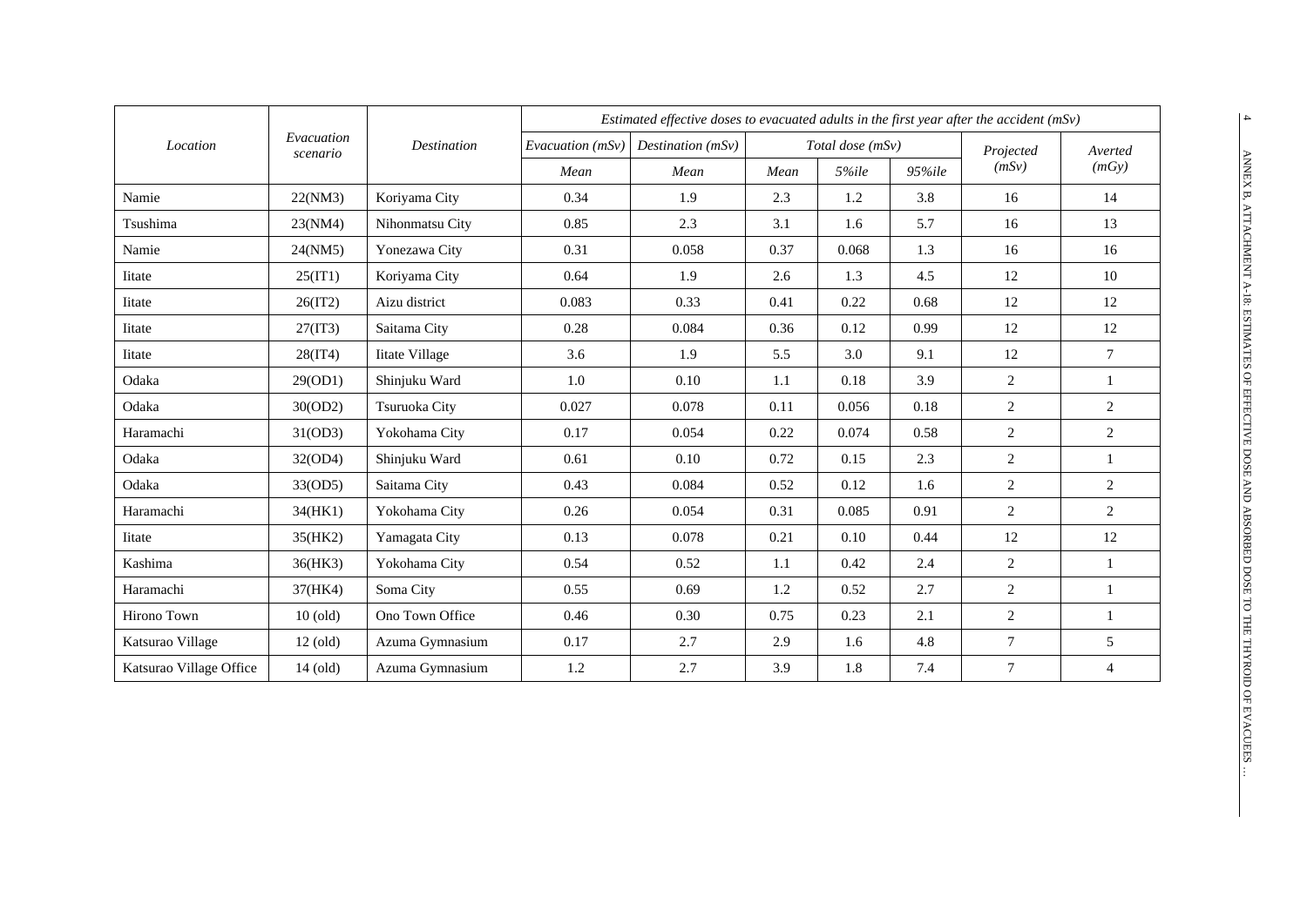|          |                        |                    | Estimated effective doses to evacuated 10-year-old children in the first year after the accident $(mSv)$ |                             |      |                  |         |                |                          |  |  |
|----------|------------------------|--------------------|----------------------------------------------------------------------------------------------------------|-----------------------------|------|------------------|---------|----------------|--------------------------|--|--|
| Location | Evacuation<br>scenario | <b>Destination</b> | Evacuation<br>(mSv)                                                                                      | <b>Destination</b><br>(mSv) |      | Total dose (mSv) |         | Projected      | Averted<br>(mGy)         |  |  |
|          |                        |                    | Mean                                                                                                     | Mean                        | Mean | 5%ile            | 95%ile  | (mSv)          |                          |  |  |
| Futaba   | 01(FT1)                | Saitama City       | 0.35                                                                                                     | 0.095                       | 0.44 | 0.13             | 1.2     | 55             | 55                       |  |  |
| Futaba   | 02(FT2)                | Ibaraki Prefecture | 0.63                                                                                                     | 0.34                        | 1.0  | 0.32             | 2.4     | 55             | 54                       |  |  |
| Futaba   | 03(FT3)                | Ibaraki Prefecture | 0.44                                                                                                     | 0.34                        | 0.79 | 0.29             | 1.9     | 55             | 54                       |  |  |
| Futaba   | 04(FT4)                | Koriyama City      | 0.73                                                                                                     | 2.3                         | 3.0  | 1.5              | 5.2     | 55             | 52                       |  |  |
| Futaba   | 05(FT5)                | Tochigi Prefecture | 0.13                                                                                                     | 0.62                        | 0.75 | 0.41             | 1.2     | 55             | 54                       |  |  |
| Kawauchi | 06(TM1)                | Niigata City       | 0.095                                                                                                    | 0.006                       | 0.10 | 0.060            | 0.15    | 2              | $\overline{2}$           |  |  |
| Tomioka  | 07(TM2)                | Chiba City         | 0.34                                                                                                     | 0.30                        | 0.64 | 0.29             | 1.3     | 22             | 21                       |  |  |
| Tomioka  | 08(TM3)                | Chiba City         | $0.20\,$                                                                                                 | 0.30                        | 0.51 | 0.27             | 0.87    | 22             | 21                       |  |  |
| Tomioka  | 09(TM4)                | Iwaki City         | 0.54                                                                                                     | 0.46                        | 1.0  | 0.40             | 2.3     | $22\,$         | 21                       |  |  |
| Naraha   | 10(NR1)                | Nasushiobara City  | 0.21                                                                                                     | 0.75                        | 1.0  | 0.52             | 1.6     | 3              | $\overline{2}$           |  |  |
| Naraha   | 11(NR2)                | Chiba City         | 0.31                                                                                                     | 0.30                        | 0.62 | 0.28             | 1.3     | 3              | 3                        |  |  |
| Naraha   | 12(NR3)                | Iwaki City         | 0.53                                                                                                     | 0.46                        | 1.0  | 0.39             | 2.3     | 3              | $\sqrt{2}$               |  |  |
| Naraha   | 13(NR4)                | Tochigi Prefecture | 0.12                                                                                                     | 0.62                        | 0.74 | 0.40             | $1.2\,$ | $\mathfrak{Z}$ | 3                        |  |  |
| Naraha   | 14(NR5)                | Iwaki City         | 0.37                                                                                                     | 0.46                        | 0.83 | 0.37             | 1.7     | 3              | $\overline{2}$           |  |  |
| Okuma    | 15(OK1)                | Aizuwakamatsu City | 0.41                                                                                                     | 0.39                        | 0.80 | 0.33             | 1.8     | 47             | 46                       |  |  |
| Okuma    | 16(OK2)                | Tamura City        | 0.45                                                                                                     | 0.55                        | 1.0  | 0.43             | 2.1     | 47             | 46                       |  |  |
| Futaba   | 17(OK3)                | Shinjuku Ward      | 0.32                                                                                                     | 0.12                        | 0.44 | 0.16             | 1.1     | 55             | 55                       |  |  |
| Tamura   | 18(OK4)                | Tamura City        | 0.83                                                                                                     | 0.55                        | 1.4  | 0.47             | 3.6     | 1              | $\overline{\phantom{a}}$ |  |  |
| Odaka    | 19(OK5)                | Nasushiobara City  | 0.43                                                                                                     | 0.75                        | 1.2  | 0.58             | 2.2     | $\mathfrak{Z}$ | $\overline{2}$           |  |  |
| Namie    | 20(NM1)                | Shinjuku Ward      | 0.24                                                                                                     | 0.12                        | 0.36 | 0.15             | 0.82    | $20\,$         | $20\,$                   |  |  |
| Namie    | 21(NM2)                | Soma City          | 0.63                                                                                                     | $0.81\,$                    | 1.4  | 0.62             | 3.1     | $20\,$         | 19                       |  |  |

#### **Table A-18.2. Estimated effective doses to 10-year-old children in the first year after the accident who were evacuated from locations in Fukushima Prefecture, including doses received before and during the evacuation and at the evacuation destination**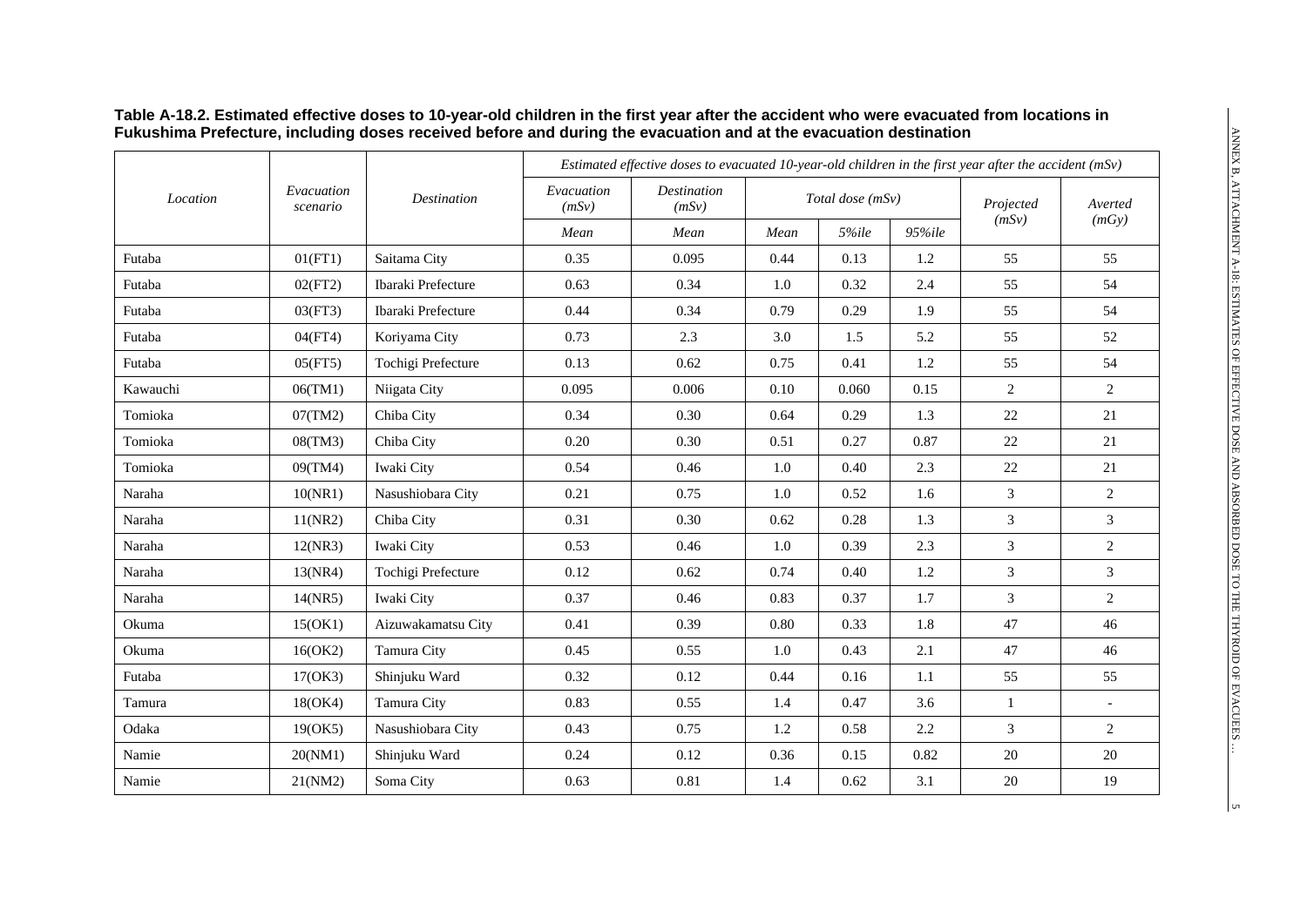|                         |                        |                       | Estimated effective doses to evacuated 10-year-old children in the first year after the accident $(mSv)$ |                             |      |                  |        |                |                  |  |
|-------------------------|------------------------|-----------------------|----------------------------------------------------------------------------------------------------------|-----------------------------|------|------------------|--------|----------------|------------------|--|
| Location                | Evacuation<br>scenario | <b>Destination</b>    | Evacuation<br>(mSv)                                                                                      | <b>Destination</b><br>(mSv) |      | Total dose (mSv) |        | Projected      | Averted<br>(mGy) |  |
|                         |                        |                       | Mean                                                                                                     | Mean                        | Mean | 5%ile            | 95%ile | (mSv)          |                  |  |
| Namie                   | 22(NM3)                | Koriyama City         | 0.41                                                                                                     | 2.3                         | 2.7  | 1.4              | 4.5    | 20             | 18               |  |
| Tsushima                | 23(NM4)                | Nihonmatsu City       | 1.0                                                                                                      | 2.7                         | 3.7  | 1.9              | 6.7    | 20             | 17               |  |
| Namie                   | 24(NM5)                | Yonezawa City         | 0.50                                                                                                     | 0.073                       | 0.57 | 0.11             | 1.9    | 20             | 20               |  |
| Iitate                  | 25(IT1)                | Koriyama City         | 0.79                                                                                                     | 2.3                         | 3.1  | 1.6              | 5.3    | 15             | 12               |  |
| Iitate                  | 26(1T2)                | Aizu district         | 0.15                                                                                                     | 0.39                        | 0.54 | 0.30             | 0.89   | 15             | 14               |  |
| Iitate                  | 27(1T3)                | Saitama City          | 0.41                                                                                                     | 0.095                       | 0.51 | 0.18             | 1.3    | 15             | 14               |  |
| Iitate                  | 28(1T4)                | <b>Iitate Village</b> | 4.3                                                                                                      | 2.2                         | 6.5  | 3.5              | 11     | 15             | 8                |  |
| Odaka                   | 29(OD1)                | Shinjuku Ward         | 1.3                                                                                                      | 0.12                        | 1.5  | 0.25             | 4.9    | 3              | $\mathbf{1}$     |  |
| Odaka                   | 30(OD2)                | Tsuruoka City         | 0.057                                                                                                    | 0.083                       | 0.14 | 0.077            | 0.23   | 3              | 3                |  |
| Haramachi               | 31(OD3)                | Yokohama City         | 0.24                                                                                                     | 0.065                       | 0.30 | 0.12             | 0.70   | 3              | 3                |  |
| Odaka                   | 32(OD4)                | Shinjuku Ward         | 0.83                                                                                                     | 0.12                        | 1.0  | 0.22             | 3.0    | $\overline{3}$ | $\overline{2}$   |  |
| Odaka                   | 33(OD5)                | Saitama City          | 0.63                                                                                                     | 0.095                       | 0.73 | 0.18             | 2.2    | 3              | $\overline{c}$   |  |
| Haramachi               | 34(HK1)                | Yokohama City         | 0.37                                                                                                     | 0.065                       | 0.44 | 0.14             | 1.2    | 3              | 2                |  |
| Iitate                  | 35(HK2)                | Yamagata City         | 0.22                                                                                                     | 0.10                        | 0.32 | 0.16             | 0.60   | 15             | 14               |  |
| Kashima                 | 36(HK3)                | Yokohama City         | 0.73                                                                                                     | 0.61                        | 1.3  | 0.54             | 3.0    | 2              | $\mathbf{1}$     |  |
| Haramachi               | 37(HK4)                | Soma City             | 0.78                                                                                                     | 0.81                        | 1.6  | 0.66             | 3.5    | 3              | 1                |  |
| Hirono Town             | $10$ (old)             | Ono Town Office       | 0.55                                                                                                     | 0.36                        | 0.91 | 0.30             | 2.4    | $\overline{2}$ | $\overline{2}$   |  |
| Katsurao Village        | $12$ (old)             | Azuma Gymnasium       | 0.22                                                                                                     | 3.2                         | 3.4  | 1.8              | 5.7    | 9              | 5                |  |
| Katsurao Village Office | $14$ (old)             | Azuma Gymnasium       | 1.4                                                                                                      | 3.2                         | 4.6  | 2.2              | 8.7    | 9              | 4                |  |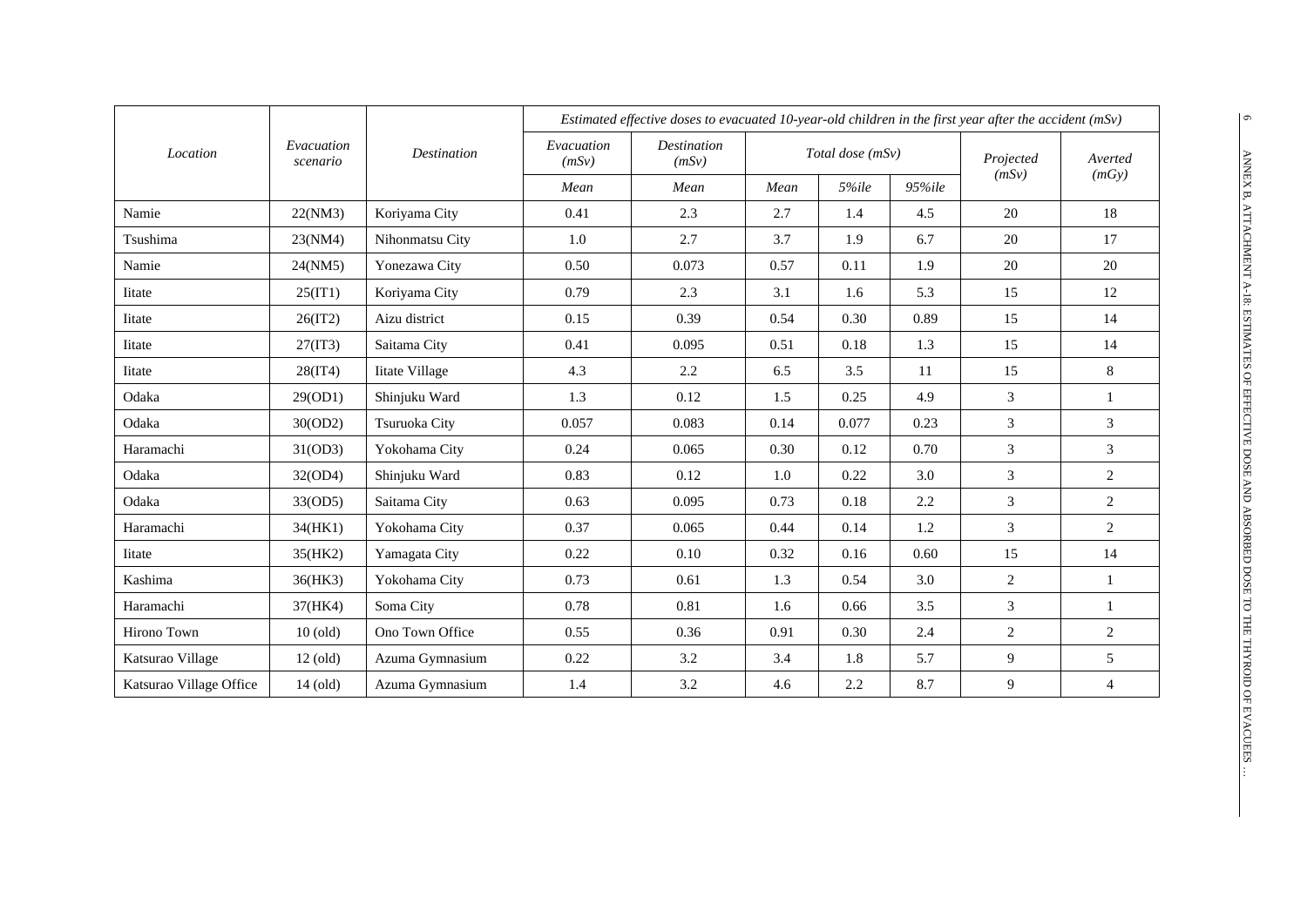|          |                        |                    | Estimated effective doses to evacuated 1-year-old infants in the first year after the accident $(mSv)$ |                             |      |                  |        |                |                          |
|----------|------------------------|--------------------|--------------------------------------------------------------------------------------------------------|-----------------------------|------|------------------|--------|----------------|--------------------------|
| Location | Evacuation<br>scenario | <b>Destination</b> | Evacuation<br>(mSv)                                                                                    | <b>Destination</b><br>(mSv) |      | Total dose (mSv) |        | Projected      | Averted                  |
|          |                        |                    | Mean                                                                                                   | Mean                        | Mean | 5%ile            | 95%ile | (mSv)          | (mGy)                    |
| Futaba   | 01(FT1)                | Saitama City       | 0.42                                                                                                   | 0.11                        | 0.54 | 0.17             | 1.5    | 64             | 64                       |
| Futaba   | 02(FT2)                | Ibaraki Prefecture | 0.76                                                                                                   | 0.39                        | 1.2  | 0.38             | 2.9    | 64             | 63                       |
| Futaba   | 03(FT3)                | Ibaraki Prefecture | 0.54                                                                                                   | 0.39                        | 0.93 | 0.35             | 2.2    | 64             | 63                       |
| Futaba   | 04(FT4)                | Koriyama City      | 1.0                                                                                                    | 2.7                         | 3.6  | 1.8              | 6.4    | 64             | 60                       |
| Futaba   | 05(FT5)                | Tochigi Prefecture | 0.17                                                                                                   | 0.73                        | 0.91 | 0.50             | 1.5    | 64             | 63                       |
| Kawauchi | 06(TM1)                | Niigata City       | 0.14                                                                                                   | 0.005                       | 0.15 | 0.079            | 0.24   | 2              | $\overline{2}$           |
| Tomioka  | 07(TM2)                | Chiba City         | 0.42                                                                                                   | 0.35                        | 0.78 | 0.35             | 1.6    | 25             | 24                       |
| Tomioka  | 08(TM3)                | Chiba City         | 0.27                                                                                                   | 0.35                        | 0.62 | 0.32             | 1.1    | 25             | 25                       |
| Tomioka  | 09(TM4)                | Iwaki City         | 0.65                                                                                                   | 0.54                        | 1.2  | 0.49             | 2.7    | 25             | 24                       |
| Naraha   | 10(NR1)                | Nasushiobara City  | 0.26                                                                                                   | 0.89                        | 1.2  | 0.62             | 1.9    | $\overline{4}$ | 3                        |
| Naraha   | 11(NR2)                | Chiba City         | 0.38                                                                                                   | 0.35                        | 0.74 | 0.33             | 1.5    | $\overline{4}$ | $\overline{3}$           |
| Naraha   | 12(NR3)                | Iwaki City         | 0.63                                                                                                   | 0.54                        | 1.2  | 0.47             | 2.7    | $\overline{4}$ | $\overline{3}$           |
| Naraha   | 13(NR4)                | Tochigi Prefecture | 0.16                                                                                                   | 0.73                        | 0.89 | 0.48             | 1.5    | $\overline{4}$ | $\overline{3}$           |
| Naraha   | 14(NR5)                | Iwaki City         | 0.46                                                                                                   | 0.54                        | 1.0  | 0.45             | 2.0    | $\overline{4}$ | $\overline{3}$           |
| Okuma    | 15(OK1)                | Aizuwakamatsu City | 0.51                                                                                                   | 0.46                        | 1.0  | 0.40             | 2.2    | 54             | 53                       |
| Okuma    | 16(OK2)                | Tamura City        | 0.58                                                                                                   | 0.64                        | 1.2  | 0.52             | 2.6    | 54             | 53                       |
| Futaba   | 17(OK3)                | Shinjuku Ward      | 0.38                                                                                                   | 0.14                        | 0.53 | 0.20             | 1.3    | 64             | 64                       |
| Tamura   | 18(OK4)                | Tamura City        | 1.0                                                                                                    | 0.64                        | 1.6  | 0.56             | 4.3    | $\mathbf{1}$   | $\overline{\phantom{a}}$ |
| Odaka    | 19(OK5)                | Nasushiobara City  | 0.55                                                                                                   | 0.89                        | 1.4  | 0.70             | 2.7    | 3              | $\overline{2}$           |
| Namie    | 20(NM1)                | Shinjuku Ward      | 0.29                                                                                                   | 0.14                        | 0.43 | 0.18             | 0.96   | 24             | 23                       |
| Namie    | 21(NM2)                | Soma City          | 0.75                                                                                                   | 0.95                        | 1.7  | 0.74             | 3.6    | 24             | $22\,$                   |

#### **Table A-18.3. Estimated effective doses to 1-year-old infants in the first year after the accident who were evacuated from locations in Fukushima Prefecture, including doses received before and during the evacuation and at the evacuation destination**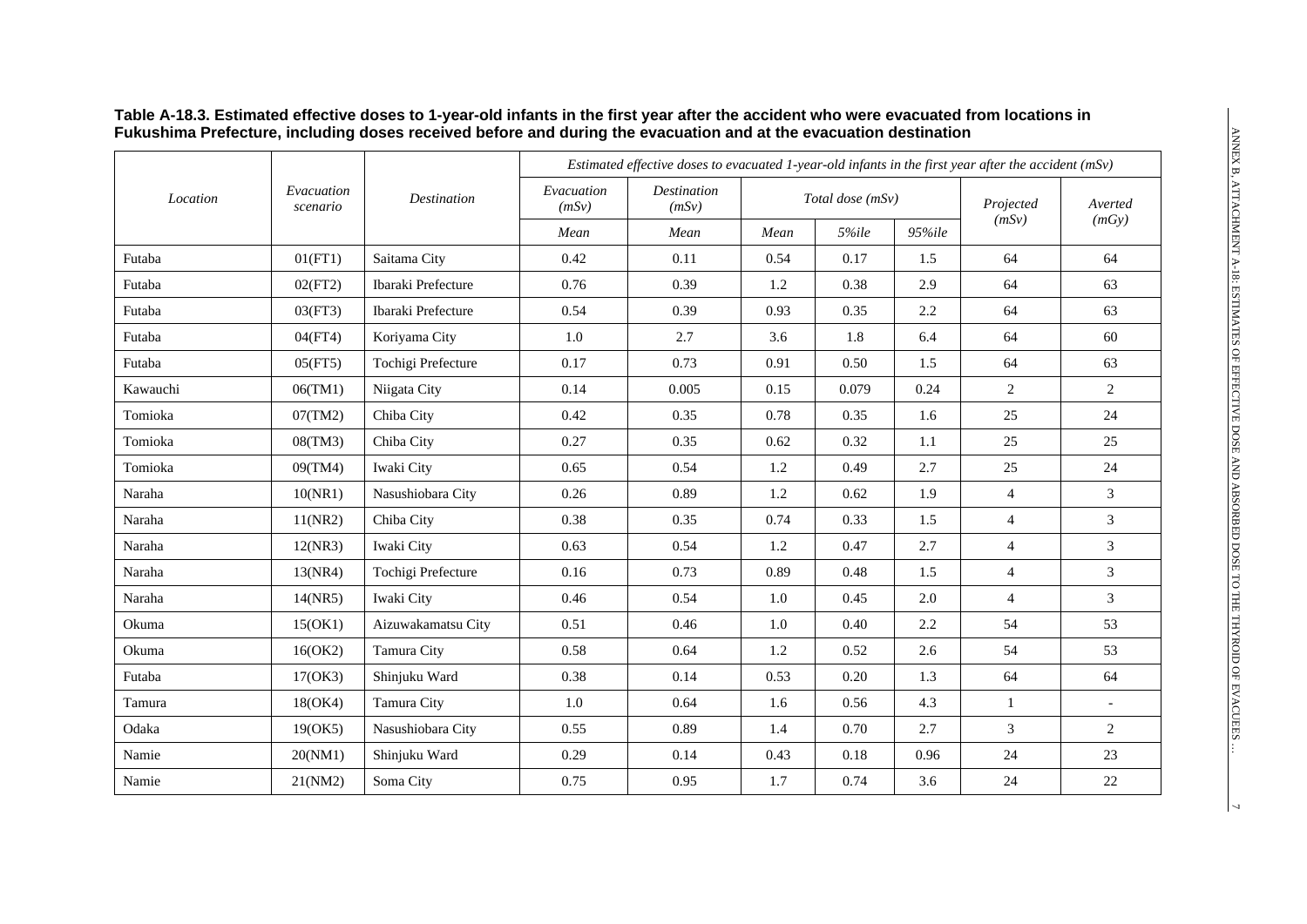|                         |                          |                       | Estimated effective doses to evacuated 1-year-old infants in the first year after the accident $(mSv)$ |                             |      |                  |        |           |                |
|-------------------------|--------------------------|-----------------------|--------------------------------------------------------------------------------------------------------|-----------------------------|------|------------------|--------|-----------|----------------|
| Location                | Evacuation<br>$scenario$ | Destination           | Evacuation<br>(mSv)                                                                                    | <b>Destination</b><br>(mSv) |      | Total dose (mSv) |        | Projected | Averted        |
|                         |                          |                       | Mean                                                                                                   | Mean                        | Mean | 5%ile            | 95%ile | (mSv)     | (mGy)          |
| Namie                   | 22(NM3)                  | Koriyama City         | 0.52                                                                                                   | 2.7                         | 3.2  | 1.7              | 5.3    | 24        | 21             |
| Tsushima                | 23(NM4)                  | Nihonmatsu City       | 1.2                                                                                                    | 3.2                         | 4.4  | 2.2              | 7.8    | 24        | 19             |
| Namie                   | 24(NM5)                  | Yonezawa City         | 0.60                                                                                                   | 0.085                       | 0.68 | 0.14             | 2.2    | 24        | 23             |
| Iitate                  | 25(IT1)                  | Koriyama City         | 1.0                                                                                                    | 2.7                         | 3.6  | 1.9              | 6.3    | 17        | 14             |
| Iitate                  | 26(1T2)                  | Aizu district         | 0.23                                                                                                   | 0.46                        | 0.69 | 0.37             | 1.2    | 17        | 17             |
| <b>I</b> itate          | 27(1T3)                  | Saitama City          | 0.52                                                                                                   | 0.11                        | 0.64 | 0.23             | 1.5    | 17        | 17             |
| Iitate                  | 28(1T4)                  | <b>Iitate Village</b> | 5.2                                                                                                    | 2.6                         | 7.8  | 4.2              | 13     | 17        | 9              |
| Odaka                   | 29(OD1)                  | Shinjuku Ward         | 1.7                                                                                                    | 0.14                        | 1.9  | 0.32             | 6.1    | 3         |                |
| Odaka                   | 30(OD2)                  | Tsuruoka City         | 0.079                                                                                                  | 0.095                       | 0.17 | 0.095            | 0.28   | 3         | $\overline{3}$ |
| Haramachi               | 31(OD3)                  | Yokohama City         | 0.31                                                                                                   | 0.074                       | 0.38 | 0.15             | 0.86   | 3         | 3              |
| Odaka                   | 32(OD4)                  | Shinjuku Ward         | 1.1                                                                                                    | 0.14                        | 1.2  | 0.28             | 3.8    | 3         | 2              |
| Odaka                   | 33(OD5)                  | Saitama City          | 0.80                                                                                                   | 0.11                        | 0.92 | 0.24             | 2.7    | 3         | $\overline{2}$ |
| Haramachi               | 34(HK1)                  | Yokohama City         | 0.47                                                                                                   | 0.074                       | 0.54 | 0.18             | 1.4    | 3         | 3              |
| Iitate                  | 35(HK2)                  | Yamagata City         | 0.30                                                                                                   | 0.11                        | 0.42 | 0.20             | 0.77   | 17        | 17             |
| Kashima                 | 36(HK3)                  | Yokohama City         | 0.87                                                                                                   | 0.72                        | 1.6  | 0.65             | 3.5    | 2         | $\mathbf{1}$   |
| Haramachi               | 37(HK4)                  | Soma City             | 1.0                                                                                                    | 0.95                        | 2.0  | 0.80             | 4.4    | 3         |                |
| Hirono Town             | $10$ (old)               | Ono Town Office       | 0.67                                                                                                   | 0.41                        | 1.1  | 0.35             | 2.9    | 3         | $\overline{2}$ |
| Katsurao Village        | $12$ (old)               | Azuma Gymnasium       | 0.26                                                                                                   | 3.8                         | 4.0  | 2.2              | 6.7    | 10        | 6              |
| Katsurao Village Office | $14$ (old)               | Azuma Gymnasium       | 1.6                                                                                                    | 3.8                         | 5.4  | 2.5              | 10     | 10        | 5              |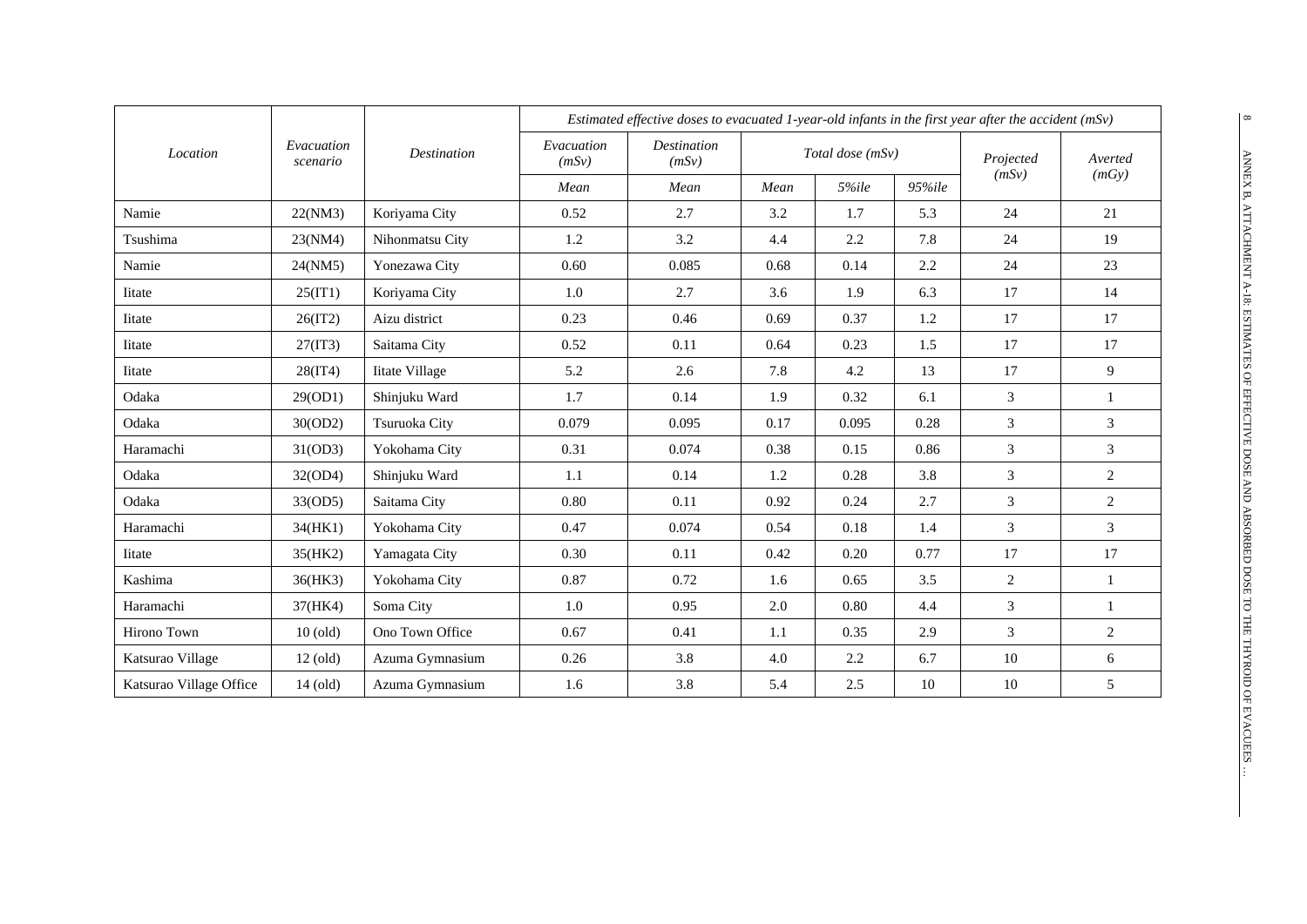|          |                        |                    | Estimated absorbed doses to the thyroid of evacuated adults in the first year after the accident $(mGy)$ |                             |      |                  |        |                |                  |  |
|----------|------------------------|--------------------|----------------------------------------------------------------------------------------------------------|-----------------------------|------|------------------|--------|----------------|------------------|--|
| Location | Evacuation<br>scenario | <b>Destination</b> | Evacuation<br>(mSv)                                                                                      | <b>Destination</b><br>(mSv) |      | Total dose (mSv) |        | Projected      | Averted<br>(mGy) |  |
|          |                        |                    | Mean                                                                                                     | Mean                        | Mean | 5%ile            | 95%ile | (mSv)          |                  |  |
| Futaba   | 01(FT1)                | Saitama City       | 1.5                                                                                                      | 0.11                        | 1.6  | 0.66             | 3.8    | 260            | 250              |  |
| Futaba   | 02(FT2)                | Ibaraki Prefecture | 7.8                                                                                                      | 0.39                        | 8.2  | 1.1              | 27     | 260            | 250              |  |
| Futaba   | 03(FT3)                | Ibaraki Prefecture | 4.5                                                                                                      | 0.39                        | 4.9  | 0.89             | 17     | 260            | 250              |  |
| Futaba   | 04(FT4)                | Koriyama City      | 4.7                                                                                                      | 2.4                         | 7.0  | 2.3              | 19     | 260            | 250              |  |
| Futaba   | 05(FT5)                | Tochigi Prefecture | 0.92                                                                                                     | 0.64                        | 1.6  | 0.84             | 2.6    | 260            | 260              |  |
| Kawauchi | 06(TM1)                | Niigata City       | 1.1                                                                                                      | 0.034                       | 1.1  | 0.65             | 1.7    | $\overline{4}$ | 3                |  |
| Tomioka  | 07(TM2)                | Chiba City         | 2.0                                                                                                      | 0.29                        | 2.3  | 1.0              | 5.0    | 55             | 52               |  |
| Tomioka  | 08(TM3)                | Chiba City         | 1.7                                                                                                      | 0.29                        | 2.0  | 1.0              | 4.0    | 55             | 53               |  |
| Tomioka  | 09(TM4)                | Iwaki City         | 4.7                                                                                                      | 0.78                        | 5.5  | 1.4              | 16     | 55             | 49               |  |
| Naraha   | 10(NR1)                | Nasushiobara City  | 1.3                                                                                                      | 0.76                        | 2.1  | 1.1              | 3.7    | $\tau$         | 5                |  |
| Naraha   | 11(NR2)                | Chiba City         | 2.7                                                                                                      | 0.29                        | 2.9  | 1.0              | 7.9    | $\tau$         | $\overline{4}$   |  |
| Naraha   | 12(NR3)                | Iwaki City         | 4.5                                                                                                      | 0.78                        | 5.3  | 1.3              | 16     | $\overline{7}$ | $\mathbf{1}$     |  |
| Naraha   | 13(NR4)                | Tochigi Prefecture | 0.95                                                                                                     | 0.64                        | 1.6  | 0.90             | 2.6    | $\overline{7}$ | 5                |  |
| Naraha   | 14(NR5)                | Iwaki City         | 2.9                                                                                                      | 0.78                        | 3.7  | 1.1              | 10     | $\tau$         | 3                |  |
| Okuma    | 15(OK1)                | Aizuwakamatsu City | 2.6                                                                                                      | 0.72                        | 3.3  | 1.1              | 9.2    | 170            | 170              |  |
| Okuma    | 16(OK2)                | Tamura City        | 2.4                                                                                                      | 0.86                        | 3.2  | 1.2              | 8.2    | 170            | 170              |  |
| Futaba   | 17(OK3)                | Shinjuku Ward      | 2.3                                                                                                      | 0.14                        | 2.4  | 0.77             | 6.5    | 260            | 250              |  |
| Tamura   | 18(OK4)                | Tamura City        | 1.7                                                                                                      | 0.86                        | 2.5  | 1.1              | 5.7    | -1             | $\overline{a}$   |  |
| Odaka    | 19(OK5)                | Nasushiobara City  | 2.8                                                                                                      | 0.76                        | 3.6  | 1.4              | 8.9    | 11             | $\tau$           |  |
| Namie    | 20(NM1)                | Shinjuku Ward      | 2.4                                                                                                      | 0.14                        | 2.5  | 0.74             | 7.1    | 65             | 63               |  |
| Namie    | 21(NM2)                | Soma City          | 5.9                                                                                                      | 1.1                         | 7.0  | 1.5              | 22     | 65             | 58               |  |

#### **Table A-18.4. Estimated absorbed doses to the thyroid of adults in the first year after the accident who were evacuated from locations in Fukushima Prefecture, including doses received before and during the evacuation and at the evacuation destination**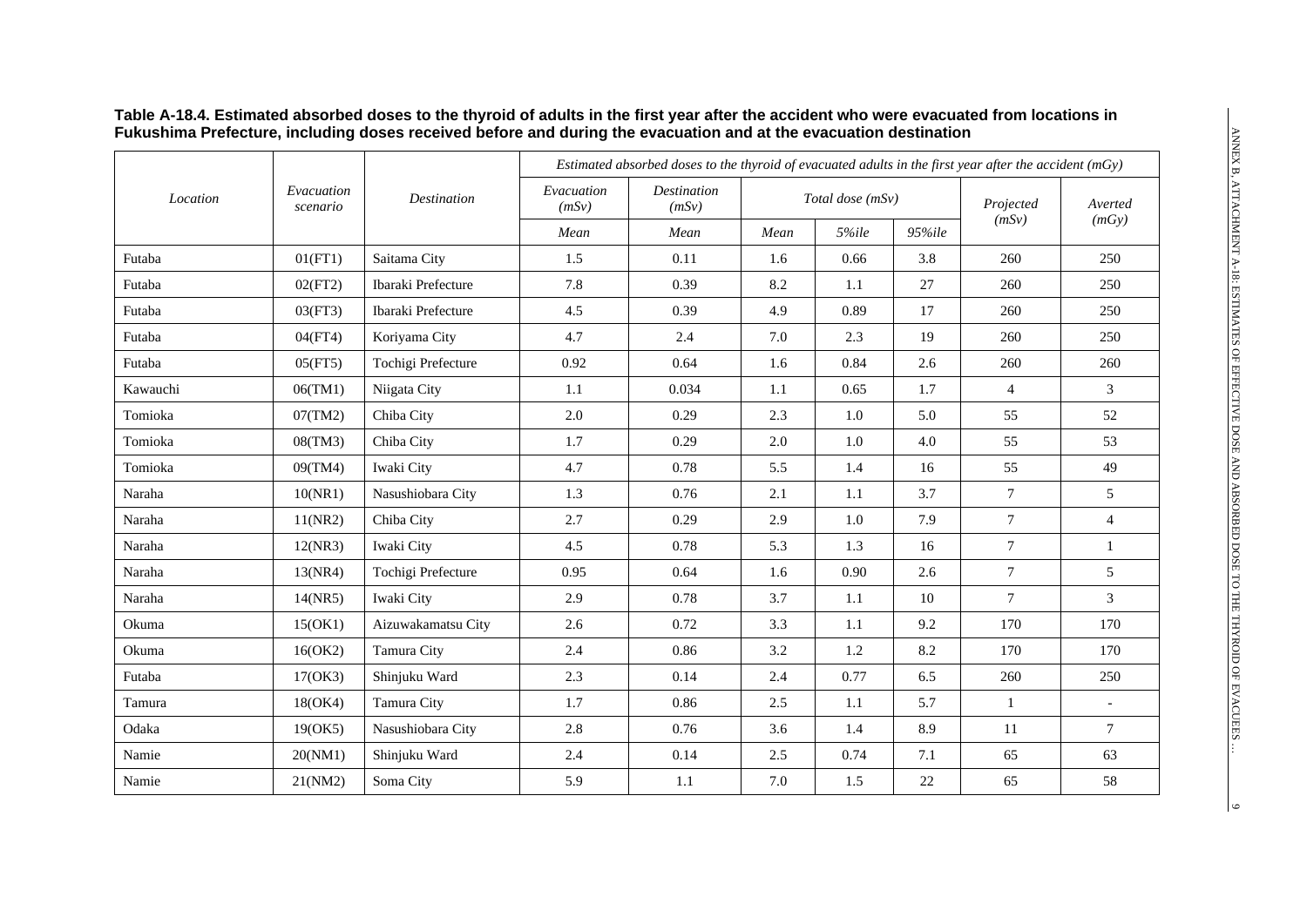|                         |                        |                    | Estimated absorbed doses to the thyroid of evacuated adults in the first year after the accident $(mGy)$ |                             |      |                  |        |           |                |
|-------------------------|------------------------|--------------------|----------------------------------------------------------------------------------------------------------|-----------------------------|------|------------------|--------|-----------|----------------|
| Location                | Evacuation<br>scenario | <b>Destination</b> | Evacuation<br>(mSv)                                                                                      | <b>Destination</b><br>(mSv) |      | Total dose (mSv) |        | Projected | Averted        |
|                         |                        |                    | Mean                                                                                                     | Mean                        | Mean | 5%ile            | 95%ile | (mSv)     | (mGy)          |
| Namie                   | 22(NM3)                | Koriyama City      | 1.0                                                                                                      | 2.4                         | 3.3  | 1.7              | 5.7    | 65        | 62             |
| Tsushima                | 23(NM4)                | Nihonmatsu City    | 5.2                                                                                                      | 2.7                         | 7.9  | 2.6              | 21     | 65        | 57             |
| Namie                   | 24(NM5)                | Yonezawa City      | 5.7                                                                                                      | 0.16                        | 5.8  | 0.72             | 21     | 65        | 59             |
| Iitate                  | 25(IT1)                | Koriyama City      | 6.7                                                                                                      | 2.4                         | 9.1  | 3.0              | 25     | 33        | 24             |
| Iitate                  | 26(1T2)                | Aizu district      | 1.3                                                                                                      | 0.72                        | 2.0  | 1.2              | 3.2    | 33        | 31             |
| Iitate                  | 27(1T3)                | Saitama City       | 3.3                                                                                                      | 0.11                        | 3.4  | 1.3              | 8.6    | 33        | 30             |
| Iitate                  | 28(1T4)                | Iitate Village     | 6.1                                                                                                      | 3.0                         | 9.1  | 4.5              | 17     | 33        | 24             |
| Odaka                   | 29(OD1)                | Shinjuku Ward      | 15                                                                                                       | 0.14                        | 15   | 1.7              | 54     | 11        |                |
| Odaka                   | 30(OD2)                | Tsuruoka City      | 0.61                                                                                                     | 0.17                        | 0.79 | 0.41             | 1.3    | 11        | 10             |
| Haramachi               | 31(OD3)                | Yokohama City      | 1.3                                                                                                      | 0.083                       | 1.4  | 0.75             | 2.3    | 11        | 10             |
| Odaka                   | 32(OD4)                | Shinjuku Ward      | 11                                                                                                       | 0.14                        | 12   | 1.5              | 40     | 11        |                |
| Odaka                   | 33(OD5)                | Saitama City       | 6.1                                                                                                      | 0.11                        | 6.2  | 1.2              | 20     | 11        | 5              |
| Haramachi               | 34(HK1)                | Yokohama City      | 2.8                                                                                                      | 0.083                       | 2.9  | 1.0              | 7.6    | 11        | 8              |
| Iitate                  | 35(HK2)                | Yamagata City      | 1.7                                                                                                      | 0.19                        | 1.9  | 1.1              | 3.2    | 33        | 31             |
| Kashima                 | 36(HK3)                | Yokohama City      | 5.3                                                                                                      | 0.56                        | 5.9  | 1.5              | 17     | 10        | $\overline{4}$ |
| Haramachi               | 37(HK4)                | Soma City          | 6.9                                                                                                      | 1.2                         | 8.1  | 1.9              | 25     | 11        | 3              |
| Hirono Town             | $10$ (old)             | Ono Town Office    | 1.5                                                                                                      | 0.69                        | 2.2  | 0.87             | 5.1    | 5         | $\overline{3}$ |
| Katsurao Village        | $12$ (old)             | Azuma Gymnasium    | 0.39                                                                                                     | 3.2                         | 3.6  | 1.9              | 6.0    | 18        | 14             |
| Katsurao Village Office | 14 (old)               | Azuma Gymnasium    | 4.8                                                                                                      | 3.2                         | 8.0  | 2.7              | 21     | 18        | 10             |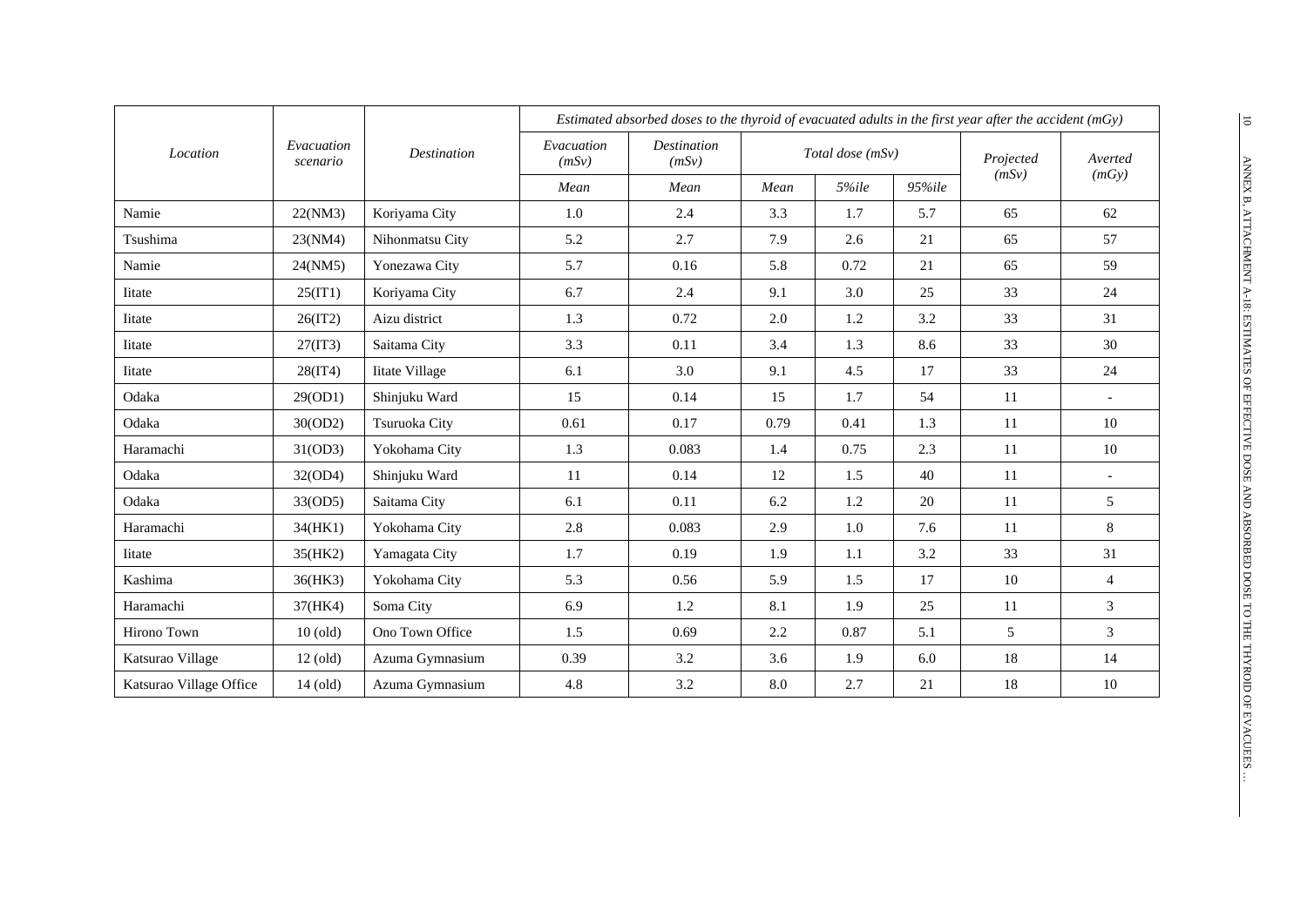|          |                        |                    |                     | Estimated absorbed doses to the thyroid of evacuated 10-year-old children in the first year after the accident |      | (mGv)               |        |                    |                |
|----------|------------------------|--------------------|---------------------|----------------------------------------------------------------------------------------------------------------|------|---------------------|--------|--------------------|----------------|
| Location | Evacuation<br>scenario | <b>Destination</b> | Evacuation<br>(mSv) | <b>Destination</b><br>(mSv)                                                                                    |      | Total dose<br>(mSv) |        | Projected<br>(mSv) | Averted        |
|          |                        |                    | Mean                | Mean                                                                                                           | Mean | $5\%$ ile           | 95%ile |                    | (mGy)          |
| Futaba   | 01(FT1)                | Saitama City       | 2.9                 | 0.16                                                                                                           | 3.0  | 1.4                 | 6.2    | 410                | 410            |
| Futaba   | 02(FT2)                | Ibaraki Prefecture | 11                  | 0.57                                                                                                           | 12   | 2.1                 | 37     | 410                | 400            |
| Futaba   | 03(FT3)                | Ibaraki Prefecture | 7.7                 | 0.57                                                                                                           | 8.2  | 1.8                 | 27     | 410                | 400            |
| Futaba   | 04(FT4)                | Koriyama City      | 7.4                 | 3.1                                                                                                            | 11   | 3.4                 | 28     | 410                | 400            |
| Futaba   | 05(FT5)                | Tochigi Prefecture | 1.9                 | 0.85                                                                                                           | 2.8  | 1.6                 | 4.5    | 410                | 410            |
| Kawauchi | 06(TM1)                | Niigata City       | 2.4                 | 0.072                                                                                                          | 2.4  | 1.4                 | 3.7    | 6                  | $\overline{4}$ |
| Tomioka  | 07(TM2)                | Chiba City         | 3.8                 | 0.36                                                                                                           | 4.2  | 2.0                 | 8.4    | 83                 | 78             |
| Tomioka  | 08(TM3)                | Chiba City         | 3.4                 | 0.36                                                                                                           | 3.7  | 1.9                 | 6.8    | 83                 | 79             |
| Tomioka  | 09(TM4)                | Iwaki City         | 8.0                 | 1.3                                                                                                            | 9.4  | 2.6                 | 27     | 83                 | 73             |
| Naraha   | 10(NR1)                | Nasushiobara City  | 2.5                 | $1.0\,$                                                                                                        | 3.5  | 1.8                 | 6.2    | 10                 | $\tau$         |
| Naraha   | 11(NR2)                | Chiba City         | 4.8                 | 0.36                                                                                                           | 5.1  | 1.9                 | 13     | 10                 | 5              |
| Naraha   | 12(NR3)                | Iwaki City         | 7.6                 | 1.3                                                                                                            | 8.9  | 2.3                 | 27     | 10                 | $\mathbf{1}$   |
| Naraha   | 13(NR4)                | Tochigi Prefecture | 2.0                 | 0.85                                                                                                           | 2.8  | 1.6                 | 4.5    | 10                 | $\overline{7}$ |
| Naraha   | 14(NR5)                | Iwaki City         | 4.9                 | 1.3                                                                                                            | 6.3  | 2.1                 | 17     | 10                 | $\overline{4}$ |
| Okuma    | 15(OK1)                | Aizuwakamatsu City | 4.0                 | 1.3                                                                                                            | 5.3  | 2.0                 | 13     | 260                | 260            |
| Okuma    | 16(OK2)                | Tamura City        | 4.0                 | 1.4                                                                                                            | 5.4  | 2.1                 | 13     | 260                | 260            |
| Futaba   | 17(OK3)                | Shinjuku Ward      | 4.1                 | 0.19                                                                                                           | 4.3  | 1.6                 | 11     | 410                | 410            |
| Tamura   | 18(OK4)                | Tamura City        | 2.7                 | 1.4                                                                                                            | 4.1  | 2.0                 | 8.1    | 2                  | $\blacksquare$ |
| Odaka    | 19(OK5)                | Nasushiobara City  | 5.1                 | 1.0                                                                                                            | 6.1  | 2.4                 | 15     | 17                 | 11             |
| Namie    | 20(NM1)                | Shinjuku Ward      | 4.4                 | 0.19                                                                                                           | 4.6  | 1.5                 | 12     | 100                | 96             |
| Namie    | 21(NM2)                | Soma City          | 9.9                 | 1.7                                                                                                            | 12   | 2.5                 | 36     | 100                | 89             |

#### **Table A-18.5. Estimated absorbed doses to the thyroid of 10-year-old children in the first year after the accident who were evacuated from locations in Fukushima Prefecture, including doses received before and during the evacuation and at the evacuation destination**

 $\vert \Xi \vert$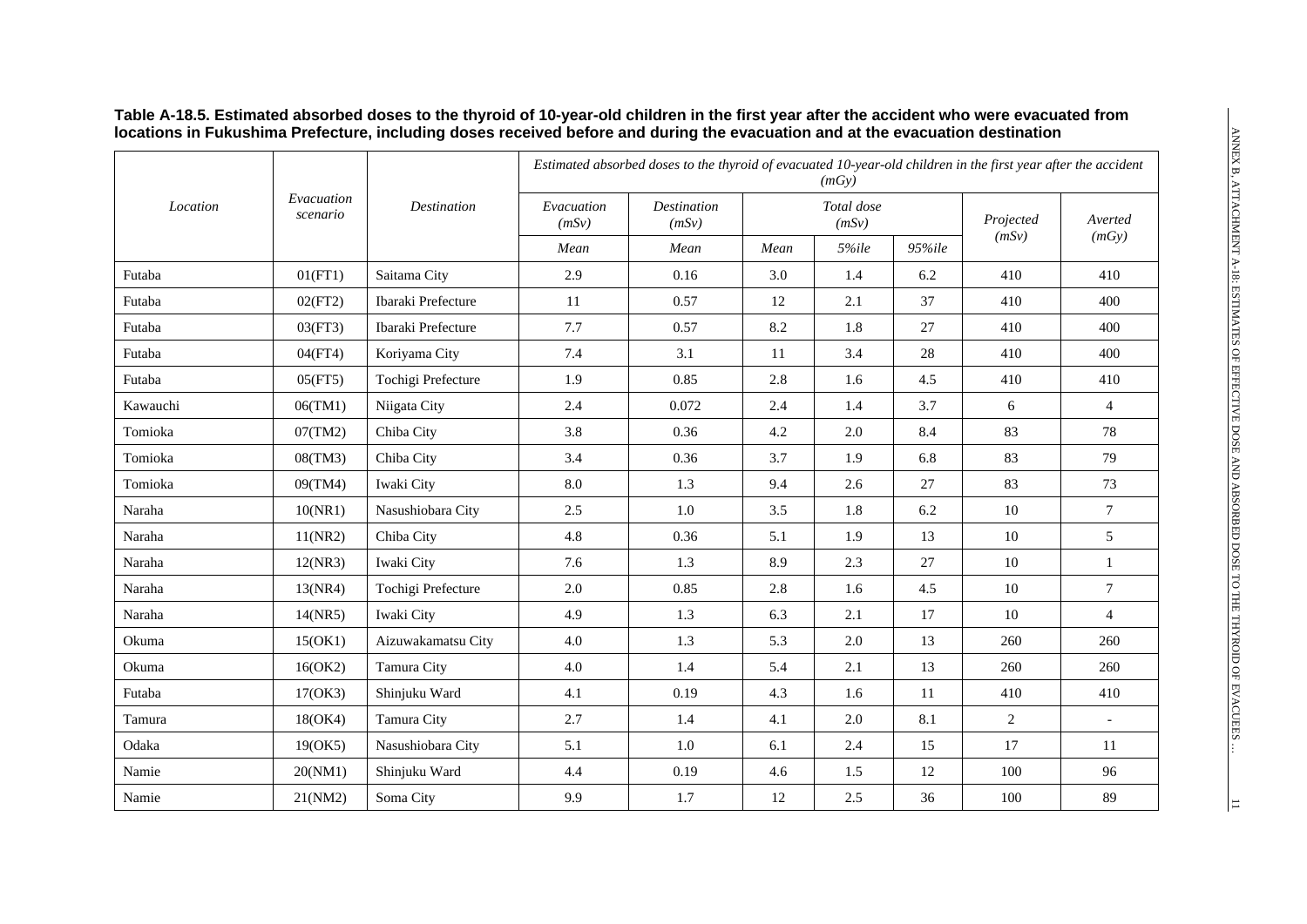|                         | Evacuation |                       | Estimated absorbed doses to the thyroid of evacuated 10-year-old children in the first year after the accident<br>(mGv) |                      |      |                     |        |           |                |  |
|-------------------------|------------|-----------------------|-------------------------------------------------------------------------------------------------------------------------|----------------------|------|---------------------|--------|-----------|----------------|--|
| Location                | scenario   | <b>Destination</b>    | Evacuation<br>(mSv)                                                                                                     | Destination<br>(mSv) |      | Total dose<br>(mSv) |        | Projected | Averted        |  |
|                         |            |                       | Mean                                                                                                                    | Mean                 | Mean | 5%ile               | 95%ile | (mSv)     | (mGy)          |  |
| Namie                   | 22(NM3)    | Koriyama City         | 1.7                                                                                                                     | 3.1                  | 4.8  | 2.6                 | 8.1    | 100       | 96             |  |
| Tsushima                | 23(NM4)    | Nihonmatsu City       | 7.3                                                                                                                     | 3.6                  | 11   | 3.6                 | 29     | 100       | 90             |  |
| Namie                   | 24(NM5)    | Yonezawa City         | 10                                                                                                                      | 0.31                 | 10   | 1.6                 | 36     | 100       | 91             |  |
| <b>I</b> itate          | 25(IT1)    | Koriyama City         | 9.4                                                                                                                     | 3.1                  | 13   | 4.6                 | 32     | 49        | 36             |  |
| <b>I</b> itate          | 26(IT2)    | Aizu district         | 2.6                                                                                                                     | 1.3                  | 3.9  | 2.3                 | 6.1    | 49        | 45             |  |
| Iitate                  | 27(1T3)    | Saitama City          | 6.1                                                                                                                     | 0.16                 | 6.3  | 2.7                 | 14     | 49        | 43             |  |
| Iitate                  | 28(1T4)    | <b>Iitate Village</b> | 11                                                                                                                      | 2.2                  | 13   | 6.3                 | 24     | 49        | 36             |  |
| Odaka                   | 29(OD1)    | Shinjuku Ward         | 21                                                                                                                      | 0.19                 | 22   | 3.1                 | 75     | 17        |                |  |
| Odaka                   | 30(OD2)    | Tsuruoka City         | 1.3                                                                                                                     | 0.31                 | 1.6  | 0.91                | 2.7    | 17        | 16             |  |
| Haramachi               | 31(OD3)    | Yokohama City         | 2.7                                                                                                                     | 0.12                 | 2.8  | 1.6                 | 4.4    | 17        | 15             |  |
| Odaka                   | 32(OD4)    | Shinjuku Ward         | 16                                                                                                                      | 0.19                 | 16   | 2.8                 | 54     | 17        | $\mathbf{1}$   |  |
| Odaka                   | 33(OD5)    | Saitama City          | 11                                                                                                                      | 0.16                 | 11   | 2.5                 | 33     | 17        | 6              |  |
| Haramachi               | 34(HK1)    | Yokohama City         | 5.2                                                                                                                     | 0.12                 | 5.3  | 2.1                 | 13     | 17        | 12             |  |
| Iitate                  | 35(HK2)    | Yamagata City         | 3.6                                                                                                                     | 0.31                 | 3.9  | 2.2                 | 6.2    | 49        | 45             |  |
| Kashima                 | 36(HK3)    | Yokohama City         | 9.1                                                                                                                     | 0.67                 | 10   | 2.8                 | 28     | 16        | $\tau$         |  |
| Haramachi               | 37(HK4)    | Soma City             | 12                                                                                                                      | 1.7                  | 13   | 3.2                 | 41     | 17        | $\overline{4}$ |  |
| Hirono Town             | $10$ (old) | Ono Town Office       | 2.4                                                                                                                     | $1.2\,$              | 3.6  | 1.6                 | 7.8    | 8         | $\overline{4}$ |  |
| Katsurao Village        | $12$ (old) | Azuma Gymnasium       | 0.64                                                                                                                    | 4.1                  | 4.7  | 2.5                 | 7.9    | 26        | 21             |  |
| Katsurao Village Office | $14$ (old) | Azuma Gymnasium       | 7.4                                                                                                                     | 4.1                  | 11   | 3.6                 | 31     | $26\,$    | 14             |  |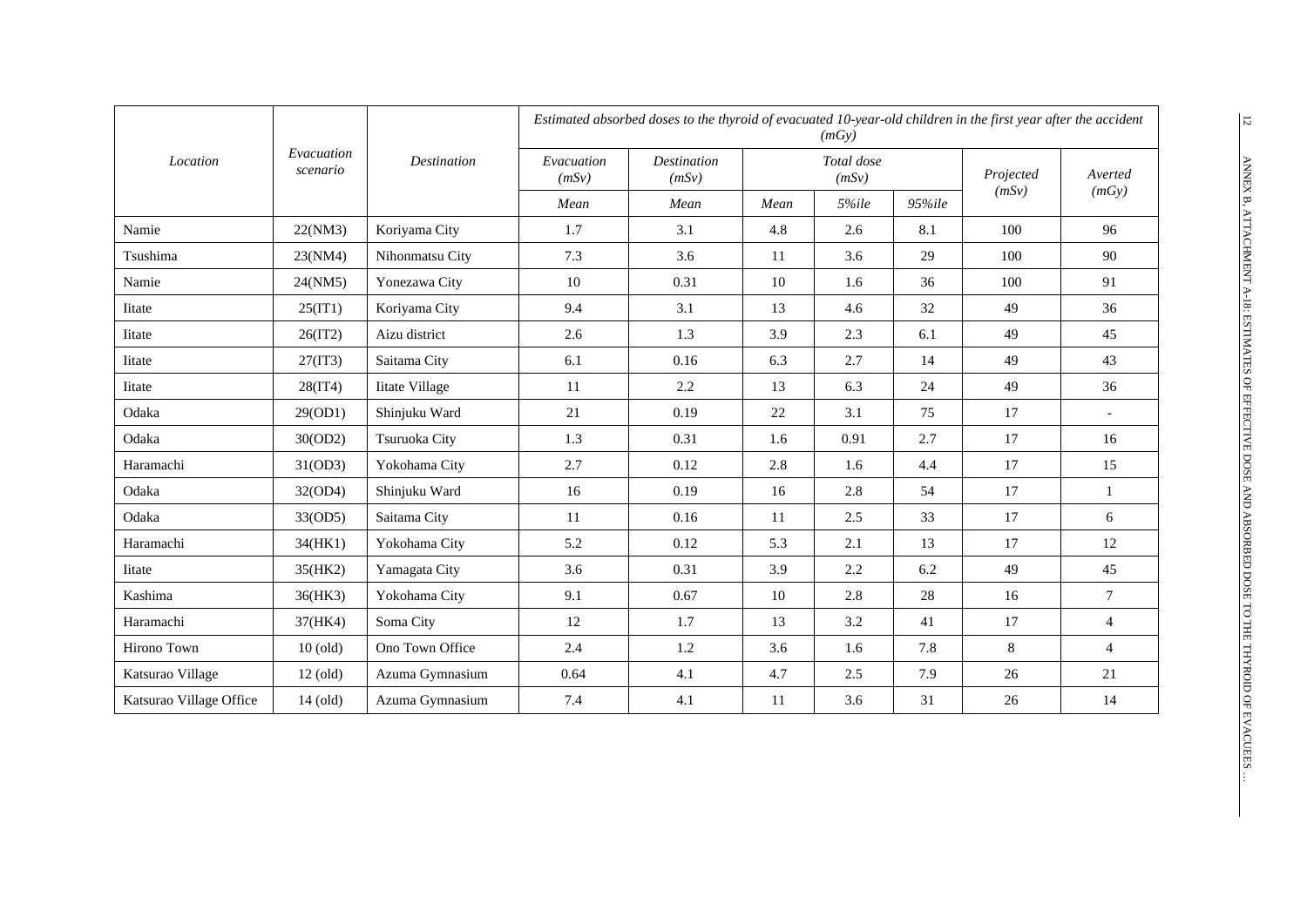|          | Evacuation |                    | Estimated absorbed doses to the thyroid of evacuated 1-year-old infants in the first year after the accident<br>(mGy) |                             |      |                  |        |                    |                  |  |
|----------|------------|--------------------|-----------------------------------------------------------------------------------------------------------------------|-----------------------------|------|------------------|--------|--------------------|------------------|--|
| Location | scenario   | <b>Destination</b> | Evacuation<br>(mSv)                                                                                                   | <b>Destination</b><br>(mSv) |      | Total dose (mSv) |        | Projected<br>(mSv) | Averted<br>(mGy) |  |
|          |            |                    | Mean                                                                                                                  | Mean                        | Mean | 5%ile            | 95%ile |                    |                  |  |
| Futaba   | 01(FT1)    | Saitama City       | 3.7                                                                                                                   | 0.19                        | 3.9  | 1.8              | 7.8    | 490                | 490              |  |
| Futaba   | 02(FT2)    | Ibaraki Prefecture | 14                                                                                                                    | 0.68                        | 15   | 2.8              | 47     | 490                | 490              |  |
| Futaba   | 03(FT3)    | Ibaraki Prefecture | 10                                                                                                                    | 0.68                        | 11   | 2.3              | 33     | 490                | 480              |  |
| Futaba   | 04(FT4)    | Koriyama City      | 12                                                                                                                    | 3.7                         | 15   | 4.4              | 43     | 490                | 480              |  |
| Futaba   | 05(FT5)    | Tochigi Prefecture | 2.8                                                                                                                   | $1.0\,$                     | 3.8  | 2.0              | 6.4    | 490                | 490              |  |
| Kawauchi | 06(TM1)    | Niigata City       | 3.5                                                                                                                   | 0.087                       | 3.5  | 1.9              | 5.9    | $\tau$             | $\overline{4}$   |  |
| Tomioka  | 07(TM2)    | Chiba City         | 5.3                                                                                                                   | 0.43                        | 5.7  | 2.7              | 11     | 99                 | 94               |  |
| Tomioka  | 08(TM3)    | Chiba City         | 4.7                                                                                                                   | 0.43                        | 5.1  | 2.6              | 9.3    | 99                 | 94               |  |
| Tomioka  | 09(TM4)    | Iwaki City         | 10                                                                                                                    | 1.6                         | 12   | 3.5              | 33     | 99                 | 87               |  |
| Naraha   | 10(NR1)    | Nasushiobara City  | 3.5                                                                                                                   | 1.2                         | 4.6  | 2.3              | 8.2    | $12\,$             | $8\,$            |  |
| Naraha   | 11(NR2)    | Chiba City         | 6.1                                                                                                                   | 0.43                        | 6.5  | 2.4              | 16     | 12                 | 6                |  |
| Naraha   | 12(NR3)    | Iwaki City         | 9.5                                                                                                                   | 1.6                         | 11   | 3.0              | 32     | 12                 | $\mathbf{1}$     |  |
| Naraha   | 13(NR4)    | Tochigi Prefecture | 2.7                                                                                                                   | $1.0\,$                     | 3.7  | 2.1              | 6.1    | 12                 | $8\,$            |  |
| Naraha   | 14(NR5)    | Iwaki City         | 6.3                                                                                                                   | 1.6                         | 7.9  | 2.7              | 20     | 12                 | $\overline{4}$   |  |
| Okuma    | 15(OK1)    | Aizuwakamatsu City | 5.4                                                                                                                   | 1.5                         | 6.9  | 2.6              | 17     | 320                | 310              |  |
| Okuma    | 16(OK2)    | Tamura City        | 5.9                                                                                                                   | 1.7                         | 7.6  | 2.8              | 19     | 320                | 310              |  |
| Futaba   | 17(OK3)    | Shinjuku Ward      | 5.3                                                                                                                   | 0.23                        | 5.5  | 2.1              | 13     | 490                | 490              |  |
| Tamura   | 18(OK4)    | Tamura City        | 3.7                                                                                                                   | 1.7                         | 5.4  | 2.5              | 10     | 3                  | $\overline{a}$   |  |
| Odaka    | 19(OK5)    | Nasushiobara City  | 7.4                                                                                                                   | 1.2                         | 8.5  | 3.1              | 21     | 21                 | 12               |  |
| Namie    | 20(NM1)    | Shinjuku Ward      | 5.7                                                                                                                   | 0.23                        | 5.9  | 2.0              | 15     | 120                | 110              |  |
| Namie    | 21(NM2)    | Soma City          | 12                                                                                                                    | 2.0                         | 14   | 3.2              | 45     | 120                | 110              |  |

#### **Table A-18.6. Estimated absorbed doses to the thyroid of 1-year-old infants in the first year after the accident who were evacuated from locations in Fukushima Prefecture, including doses received before and during the evacuation and at the evacuation destination**